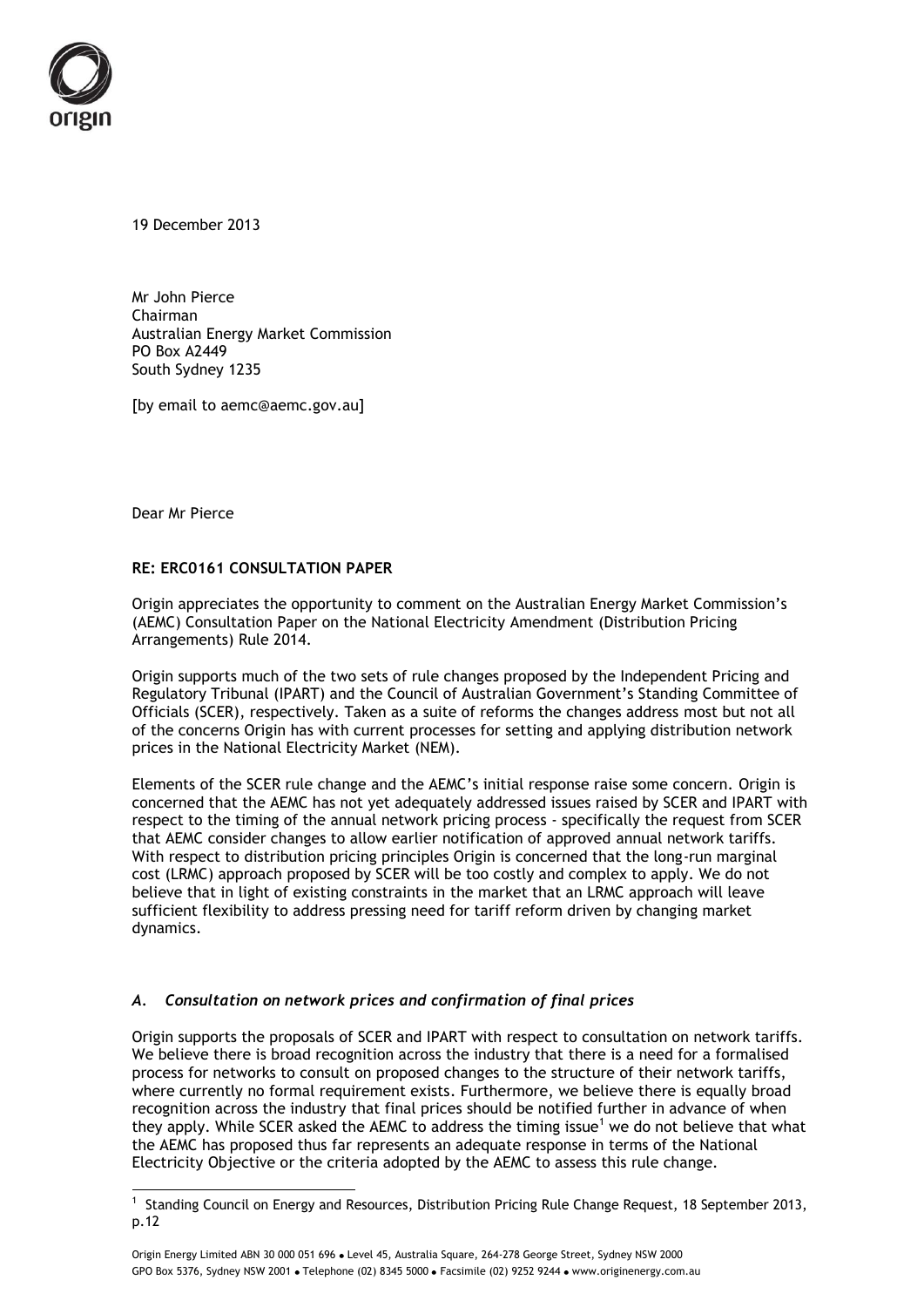Retailers generally choose to align retail prices with network prices in order to reduce the risk of under-recovery. Retailers must also understand changes to network tariffs, both structure and level, when formulating retail prices. There are a large number of regulatory publication requirements for retailers (for price/product listings and comparators) and these generally differ by state. All retail tariffs must be updated in specific formats per state and comply with regulatory timeframes.

There is no value in elaborate cost-reflective network tariffs if the retailer has just a few days to adapt its retail prices, since due to time pressures retailers may be forced into applying flat increases and any price signals at the tariff level will be lost. Equally, system constraints can sometimes mean that prices cannot be applied at all and retailers have no opportunity to provide this feedback.

Customers would benefit from better notice of changes in pricing structure when considering demand response measures, for example installing PV panels. When Distribution Network Service Providers (DNSP) propose to change the structure of tariffs customers would also have an opportunity to respond and highlight the impact of these changes. It will be a minority of small customers who have a more sophisticated understanding of the energy market who seek to understand changes in network prices, but in Origin's experience this is a growing customer segment, due to increases in network prices in recent years and growing interest in embedded generation and other demand response measures. There are also consumer advocacy bodies that are well placed to comment on proposed changes to structure on behalf of customers, such as the National Energy Consumer Advocacy Body.

There are binding restrictions on retailers as to how often they can change their prices and on how they must consult with customers on changes in retail prices. NECF will not obviate this problem. Comparable requirements for notification will remain in place under the National Energy Customer Framework<sup>2</sup> even after prices are deregulated. Also, a significant possibility remains that some jurisdictions will seek to derogate from the national framework by maintaining more stringent jurisdictional requirements.<sup>3</sup> These binding notification requirements stand in contrast to the more fluid arrangements that govern the finalisation of network prices, with DNSPs facing a (best endeavours) obligation to finalise prices 20 business days before they apply and no requirement on the AER to complete its review of prices within any timeframe. With no obligation on the AER, DNSPs are not consistently able to meet the 20 business day indicative timeframe.

If there is consistently a lag between the increase in network prices and increases in retail prices then retail prices will be set to recover additional network component, inhibiting the formation of efficient retail prices and dulling network price signals. This runs counter to the increasing focus on more efficient prices.

## *DNSPs better placed to manage price risk*

Origin notes that changing timing shifts some risk from retailers to DNSPs, since DNSPs will need to commit to structures and tariff levels somewhat in advance of when they do under current arrangements. The change in timing is marginal and we maintain that DNSPs are best placed to manage this additional risk. When a retailer seeks to estimate network prices they rely on the "x factor" from the Access Arrangement, the pricing trends statement from the prior year and anything the DNSP may have chosen to make public about changes in price structure and level. Problems with relying on these inputs are outlined in Table 1, below.

 $\frac{1}{2}$  Retailers must publish increases in prices in newspapers no less than 10 business days before they apply, s.205(3), National Energy Retail Law<br><sup>3</sup> On 17 December the Victorian Opposition Shadow Minister for Energy, Ms Lily D'Ambrosio, announced

that it was Labor policy to require a month's notice of changes in prices for standing contracts. This would be a derogation from the national framework that requires 10 business days. "Labor to hold energy retailers to account on price increases", Press Release, Shadow Minister for Energy and Consumer Protection, 17 December 2013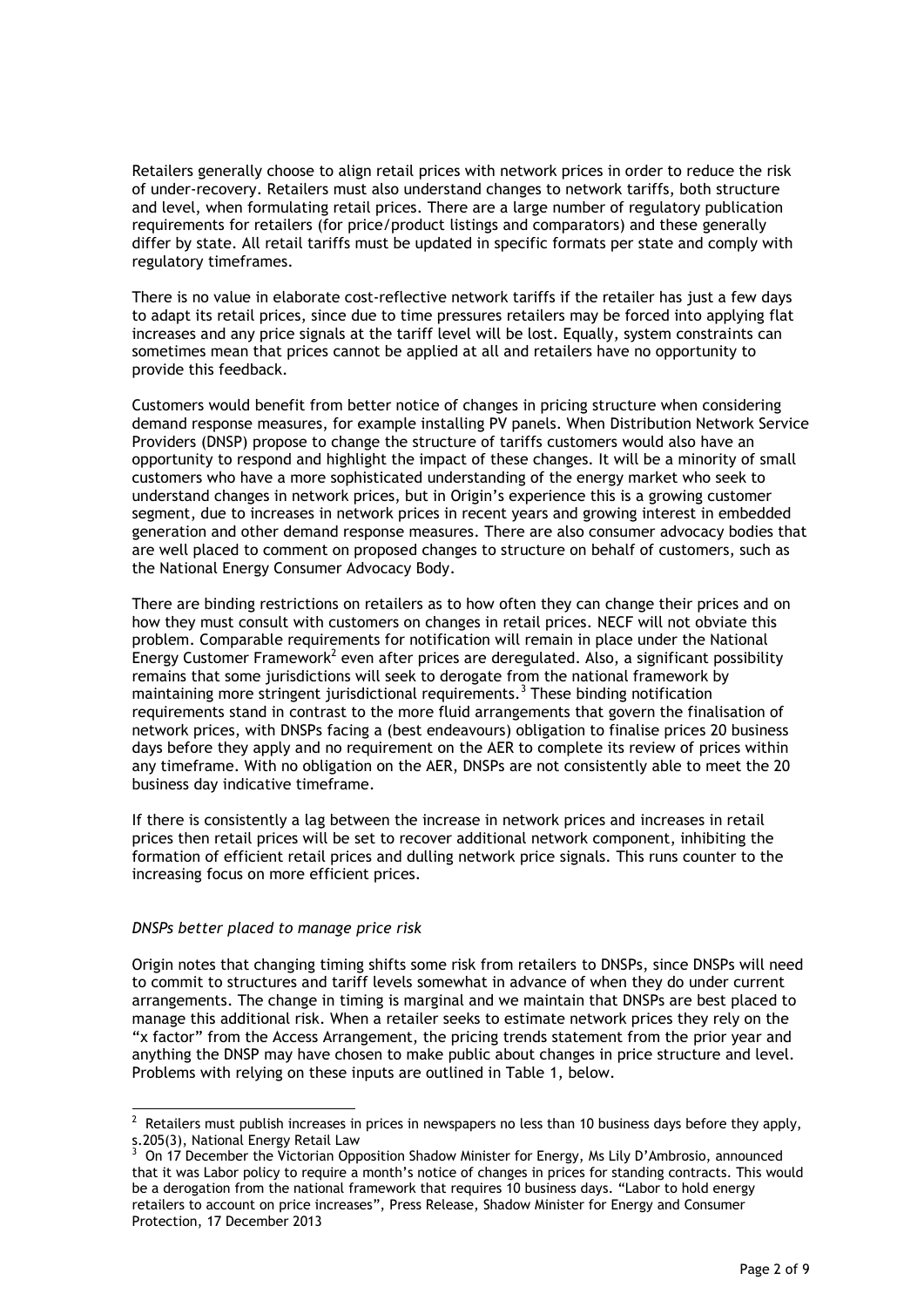| Table 1. Data shortcomings retailer faces when forecasting network price changes |                                                                                                    |  |  |
|----------------------------------------------------------------------------------|----------------------------------------------------------------------------------------------------|--|--|
| Available inputs                                                                 | Problems                                                                                           |  |  |
| 'x factor' in the Access                                                         | Can be up to 4 years out of date<br>$\bullet$                                                      |  |  |
| Arrangement                                                                      | Takes no account of factors such as pass throughs, incentive<br>schemes, etc                       |  |  |
|                                                                                  | Does not take into account the outcome of reviews at the Australian<br><b>Competition Tribunal</b> |  |  |
|                                                                                  | Doesn't provide guidance on structure changes or re-weighting                                      |  |  |
| Pricing trends document                                                          | Level of detail varies widely by DNSP<br>$\bullet$                                                 |  |  |
| from the previous year                                                           | Is not a binding statement so cannot be relied upon                                                |  |  |
|                                                                                  | Is a year out of date.                                                                             |  |  |
| Information the DNSP                                                             | At DNSP's discretion<br>$\bullet$                                                                  |  |  |
| makes available on up-<br>coming changes                                         | Not provided uniformly by all DNSPs                                                                |  |  |

As outlined in Table 1 the retailer has a very weak basis upon which to devise forecasts of changes in network prices: much of the information is between one and four years out of date, cannot be relied upon, or is not provided in a uniform manner across networks. The AEMC lists the factors that alter a pricing outcome from the price path in the Access Arrangement, including transmission pricing, unders and overs adjustments and cost-pass throughs and the accuracy of demand and customer forecast numbers, noting:

### *Given these factors, it could be difficult for a DNSP to forecast with sufficient certainty the price path of average network prices, and even more difficult to forecast the expected tariff pricing levels and their strategy for changing individual charging elements to the average change in network tariffs.<sup>4</sup>*

These are precisely the difficulties faced by the retailer when relying on forecasts of network prices as the basis for setting retail prices, but the problems are far more acute, since the retailers' sources of information are far more limited. Each DNSP has access to the most accurate and up-to-date information available on its network at the time it makes its forecast. The types of information DNSPs may have reference to are wide ranging and include changes in overall volumes, changes in consumption among particular segments, the likely outcome of incentive schemes and the likely outcome of any pending Tribunal reviews.

In our view no party is better placed to take on the risk of deriving a forecast one month further in advance than the DNSP. The benefit of providing better notice of prices is not only that retailers will be better placed to pass on network price signals, but also that the party best placed to manage the risk of changes in forecasts will manage this risk, which is likely to bring down cost overall in a relative sense.

## *Requirements must be binding*

 $\overline{a}$ 

It is important that the requirements to consult on prices, finalise structures and to notify final prices two months in advance of when they apply be formal and binding and coordinated by the AER. Some DNSPs currently engage with retailers about their intentions but this is not uniformly the case. Price trends documents currently outline the intentions of networks with respect to prices but this is not a binding document and the level of detail provided varies. Creating formal

<sup>4</sup> AEMC, National Electricity Amendment (Distribution Network Pricing Arrangements) Rule 2014 Consultation Paper, p.45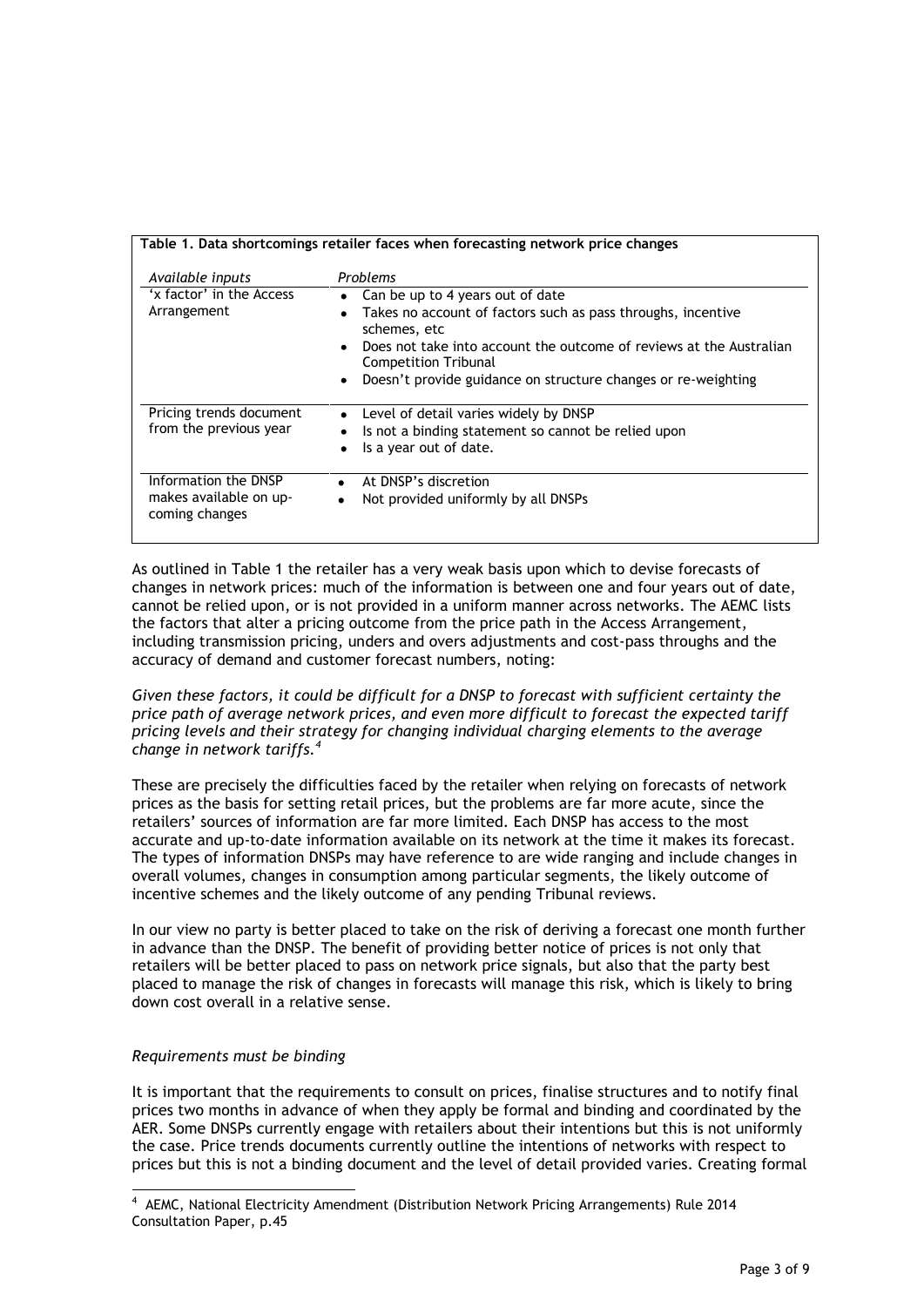requirements to consult and to finalise prices a set time before they apply will ensure that the pricing increase process is efficient.

#### *Consultation and notification must be separate*

Consultation on tariffs serves a separate purpose from final notification and one is not a substitute for the other.

We believe that the structure for tariffs should be set at the time of the Access Arrangement and then changed up to once annually during the regulatory period. The Pricing Structure Statement (PSS) should include structure and indicative price levels, but the price levels should not be binding. Once finalised, the price structure should be binding. The Pricing Proposal should be submitted three months prior to when it applies and the AER should be required to approve this two months prior to when the prices apply. The two processes as Origin believes they should operate are outlined in Table 2, below.

| Table 2. Proposed process for consultation and notification |                                               |                                                                                                                                                                                                                                                                                                                                                                                                                                                                                                                                                                                                                                                                                                                                                                                                                                             |                                                                                                                                                                                                                                                                                                                                                                                                                                                                                                                                                                                                                                                                              |  |
|-------------------------------------------------------------|-----------------------------------------------|---------------------------------------------------------------------------------------------------------------------------------------------------------------------------------------------------------------------------------------------------------------------------------------------------------------------------------------------------------------------------------------------------------------------------------------------------------------------------------------------------------------------------------------------------------------------------------------------------------------------------------------------------------------------------------------------------------------------------------------------------------------------------------------------------------------------------------------------|------------------------------------------------------------------------------------------------------------------------------------------------------------------------------------------------------------------------------------------------------------------------------------------------------------------------------------------------------------------------------------------------------------------------------------------------------------------------------------------------------------------------------------------------------------------------------------------------------------------------------------------------------------------------------|--|
| Objective<br>Consultation                                   | Document<br>Pricing<br>Structure<br>Statement | Process<br>Initial process<br>DNSP includes pricing structure as<br>part of Access Arrangement.<br>AER publishes pricing structure<br>$\bullet$<br>statement as part of Access<br>Arrangement approval process.<br>AER collects submissions on PSS<br>and provides these to the DNSP<br>DNSP has an opportunity to revise<br>its PSS in light of feedback, then<br>must lodge final with the AER, AER<br>must publish it<br>Subsequent changes to PSS<br>DNSP can change structure up to<br>once a year by submitting to the<br>AER, separately from the pricing<br>approval process<br>AER publishes pricing structure<br>document, seeks feedback from<br>stakeholders, provides this to<br><b>DNSP</b><br>DNSP has opportunity to revise<br>proposal in light of feedback, then<br>must lodge final with the AER, AER<br>must publish it | Comments<br>AER is not required to assess<br>the PSS, merely to provide<br>formal channel for feedback<br>DNSP is not obliged to<br>$\bullet$<br>change structures in<br>response to feedback<br>Once the DNSP re-submits its<br>pricing proposal the<br>structure is binding on the<br><b>DNSP</b><br>DNSP can change structure<br>$\bullet$<br>up to once annually but must<br>re-submit each time and<br>must do so prior to the<br>commencement of the<br>pricing approval process<br>PSS should be at the tariff<br>$\bullet$<br>level and should include<br>indicative price levels for the<br>next year, but price levels<br>are subject to change and<br>not binding |  |
| Notification                                                | Pricing<br>Proposal                           | <b>DNSP submits Pricing Proposal</b><br>document to AER 3 months prior to<br>when the prices to apply<br>AER required to assess based on<br>pricing principles by 2 months<br>before they apply.                                                                                                                                                                                                                                                                                                                                                                                                                                                                                                                                                                                                                                            | The approved pricing<br>$\bullet$<br>proposal covers changes in<br>prices and structure and is<br>binding - no further changes<br>to prices permitted                                                                                                                                                                                                                                                                                                                                                                                                                                                                                                                        |  |

As outlined in Table 2 price structures should be confirmed in advance of the pricing approval process. This is important because it allows retailers and customers to understand well in advance how pricing structures and price levels will change and allows for formulation of pricing products that reflect these changes. Reflecting changes in structure can have significant implications for billing systems.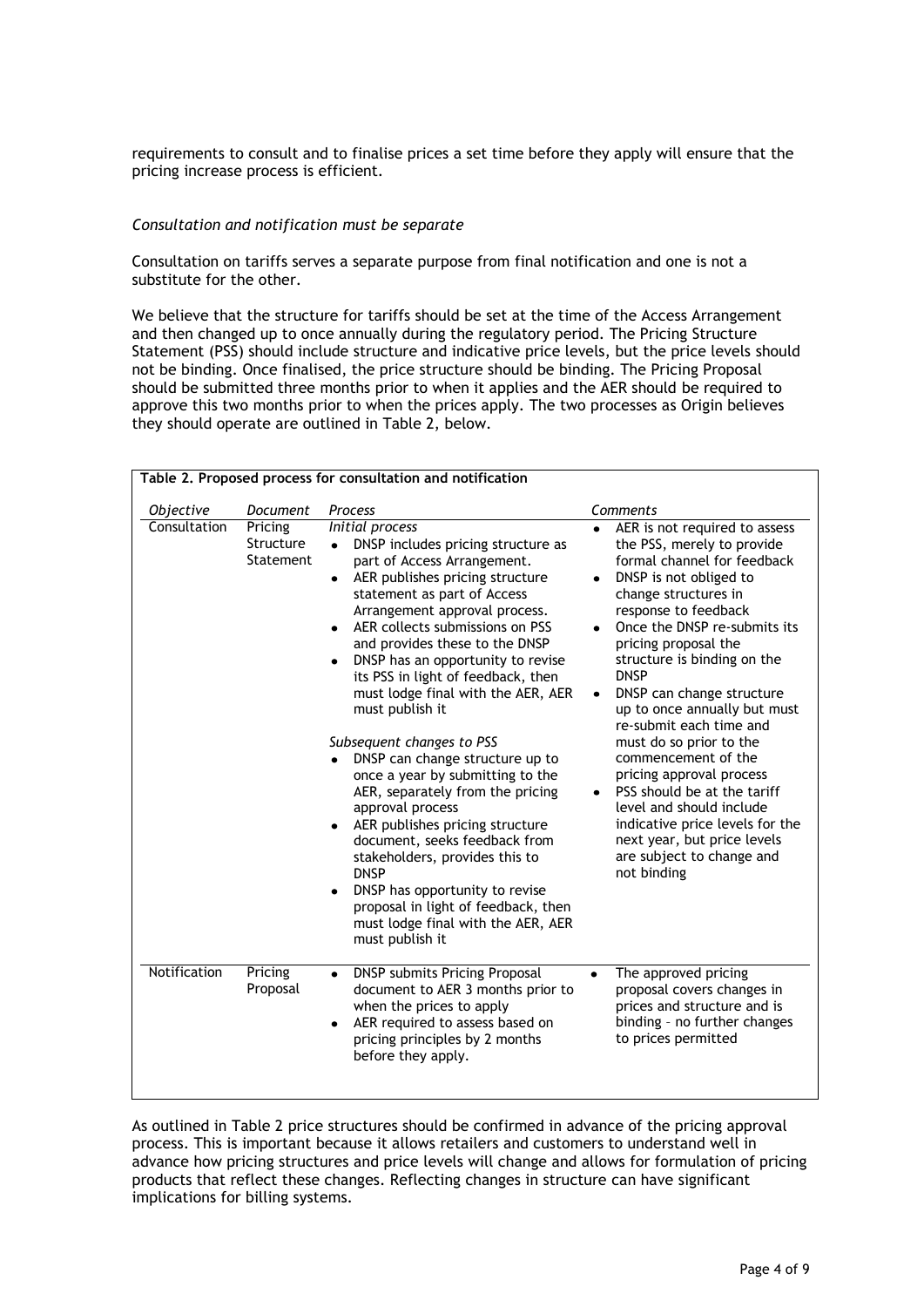Origin notes that suggestion from the AEMC that formalising the pricing structure could be a substitute for formal notification of price and level. The AEMC writes:

*Having a Pricing Stucture Statement (PSS) in the network pricing framework could therefore provide for a more straightforward and simple approval process of network tariffs each year. A simpler pricing process will create scope for earlier notification of network tariffs if less time is required for DNSPs to prepare their pricing proposals and for the AER to assess them.*<sup>5</sup>

Earlier notification needs to formalised: retailers need final notification of changes in price and structure provided according to a binding timeframe with at least two months notice. A dramatic rebalancing within the existing structure has significant impacts for retailers and end customers. To cite an example from the gas industry, Envestra once increased their supply charge in Queensland by 52 percent. Yet Envestra's change would not trigger a requirement for a change of structure in the strict sense. Retailers cannot anticipate rebalancing on this scale and current timelines do not provide adequate notice of changes like these for retailers to respond in a meaningful way.

Relying on the PSS as a substitute for adequate notice of final prices does not meet the criteria adopted by the AEMC to assess this rule change, in our view:

- **Efficient pricing** Retailers need time to assess final network prices in terms of  $\bullet$ structure and level, devise cost-reflective retail tariffs, enter these into retail systems and notify customers of these in line with requirements. Rebalancing and other factors change prices but are unrelated to pricing structure. Without adequate notice of changes in price level retailers have to rely more frequently on simpler but less efficient price changes to obviate risk;
- **Stakeholder engagement** the quality of stakeholder engagement among DNSPs varies greatly and there is currently only a best endeavours obligation on DNSPs to publish final prices before they apply. The 'best endeavours' obligation was justified on the basis that there is no timing constraint on the AER as to when it must approve network prices. Binding timeframes must be placed on the AER to approve and on DNSPs to notify, otherwise stakeholder engagement will remain variable and of low quality;
- **Predictability**  changes to price levels have been highly unpredictable in the past due to pass throughs, revenue reviews and other factors that are entirely unrelated to the structure of prices. Increases have exceeded projected levels by many multiples. Retailers anticipate greater rebalancing between pricing components over coming years and these will not be captured in the pricing structure documents. Only a binding requirement to notify final prices a set time before they apply can address this.
- **Allocation of risks**  the allocation of risk is sub-optimal in that DNSPs have the most information on likely changes to price forecasts but retailers currently do most of the forecasting – devising retail prices on retail forecasts of network prices right up until just before the prices apply.

To meet the above criteria the rule change must stipulate set timeframes submission of prices three months before they apply and the finalisation of prices by two months before they apply.

#### *Obstacles to changing timing can be overcome*

Origin does not believe there are any insurmountable obstacles to creating a requirement for consultation or to earlier notification of final prices.

Obstacles identified by stakeholders are:

 $\overline{a}$ 

- The requirement for a CPI figure from the March quarter to be included in the pricing formula for networks with increases in July;
- The requirement to finalise transmission prices earlier  $\bullet$
- What happens in the first year of the access arrangement period.

<sup>5</sup> AEMC, National Electricity Amendment (Distribution Network Pricing Arrangements) Rule 2014 Consultation Paper, p.49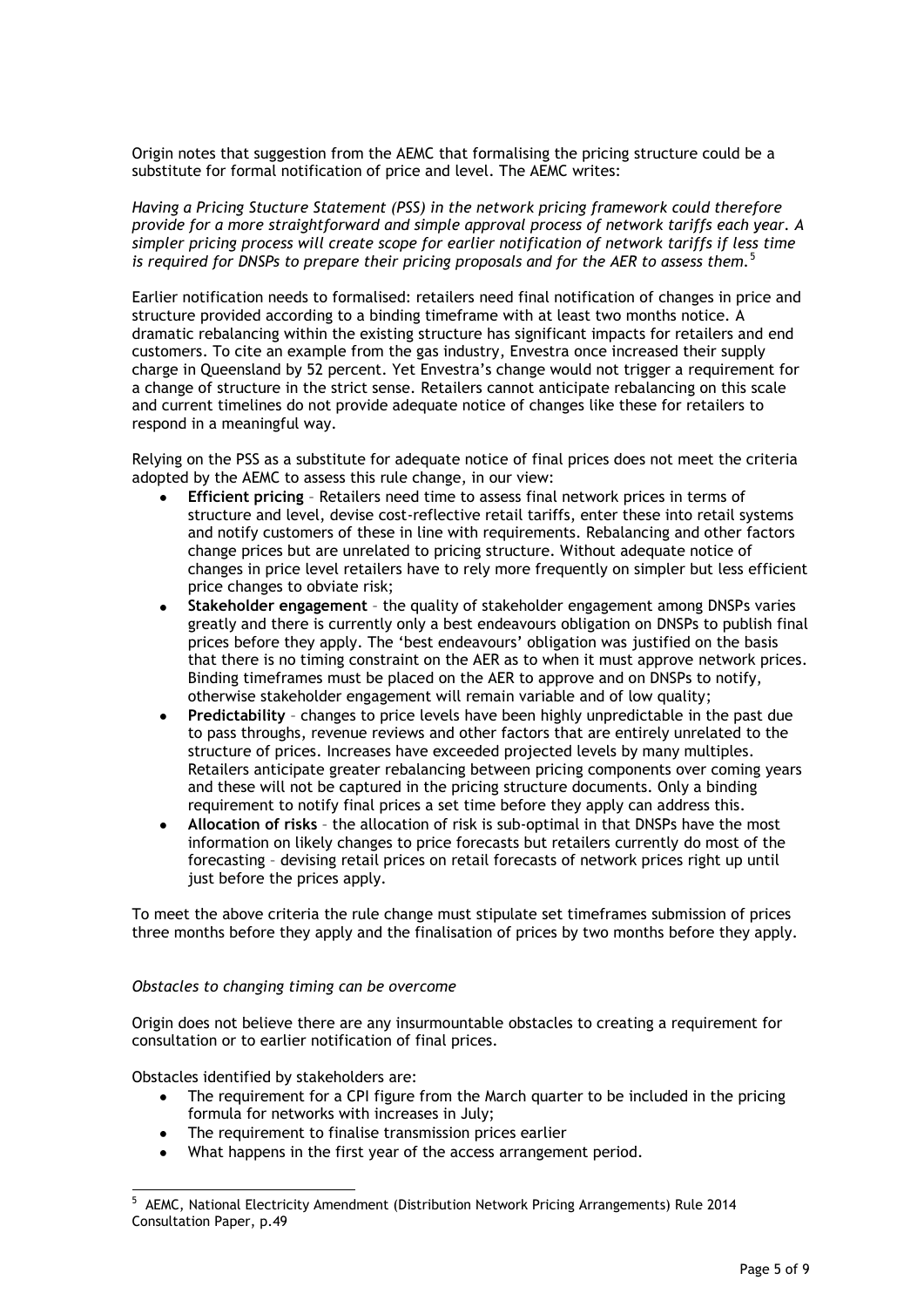We believe all these obstacles can be addressed, as outlined in Table 2, below.

| Table 3. Addressing the obstacles to requiring notification earlier                                                                                                                                                                    |                                                                                                                                                                                                                                                                                                                                                                                                                                                                                                                                                                                                                                                                                                                                                                                               |  |  |
|----------------------------------------------------------------------------------------------------------------------------------------------------------------------------------------------------------------------------------------|-----------------------------------------------------------------------------------------------------------------------------------------------------------------------------------------------------------------------------------------------------------------------------------------------------------------------------------------------------------------------------------------------------------------------------------------------------------------------------------------------------------------------------------------------------------------------------------------------------------------------------------------------------------------------------------------------------------------------------------------------------------------------------------------------|--|--|
| <b>Obstacle</b>                                                                                                                                                                                                                        | Solution                                                                                                                                                                                                                                                                                                                                                                                                                                                                                                                                                                                                                                                                                                                                                                                      |  |  |
| Current rules require DNSP to update prices<br>in July to include a March quarter CPI<br>component in their calculation of the pricing<br>formula, but this will not be ready in time if<br>DNSPs must finalise prices a month earlier | Change rules so that the requirement is that CPI be<br>calculated on the four quarters previous to the<br>March quarter<br>• CPI is not a volatile input and forecasts do not vary<br>significantly with one quarter's extra data                                                                                                                                                                                                                                                                                                                                                                                                                                                                                                                                                             |  |  |
| Transmission network service providers do<br>not finalise prices until 15 May, meaning<br>TNSPs will need to rely more on forecasts                                                                                                    | TNSPs can finalise prices earlier and rely on<br>٠<br>forecasts<br>The inputs to these forecasts are not volatile and<br>an additional month of forecasts will not have a<br>large impact<br>Any discrepancy created can be captured in the<br>subsequent year.<br>This catch up is unlikely to generate significant<br>additional volatility in network or retail prices,<br>given the small proportional contribution the<br>transmission prices represent in the end price                                                                                                                                                                                                                                                                                                                 |  |  |
| In the first year of the access arrangement<br>DNSPs revenues are not settled until close to<br>commencement of the first year                                                                                                         | Create a requirement for DNSPs to provide<br>$\bullet$<br>indicative price statement that outlines the<br>average increase (decrease) two months before the<br>prices apply<br>This average increase must include all elements<br>$\bullet$<br>that the DNSP reasonably believes will influence<br>the quantum of the change in prices but is not<br>binding.<br>The Access Arrangement planning process should<br>give DNSPs good visibility over most (but not all)<br>factors that are likely to influence the average<br>change in prices.<br>Even having a view on all factors likely to impact<br>$\bullet$<br>prices that are in addition to the x factor is a<br>significant improvement on current arrangements<br>and of great value to retailers when they are<br>planning prices. |  |  |

## *Incentives for the DNSP to meet the new obligations*

Once new requirements to consult and to notify have been created there should be strong incentives in place to ensure these are met. In the event a DNSP's prices do not match the PSS or its Pricing Proposal the increase (or decrease) should be limited to the lesser of the x factor in the Access Arrangement and CPI. This is important given that retailers face binding obligations not to increase their prices more than once in a set period, hence certainty is important both in terms of meeting these obligations as well as in terms of customer certainty.

Nothing about the formal requirement to consult precludes DNSPs seeking informal feedback from retailers prior to submitting their proposal and using this inform their draft PSS.

## *B. Distribution pricing principles*

Origin supports a tightening of the distribution pricing principles to ensure that DNSPs' revenues align with their approved revenues. However, Origin does not support long-run marginal cost (LRMC) being a binding principle for the formulation of distribution tariffs for residential and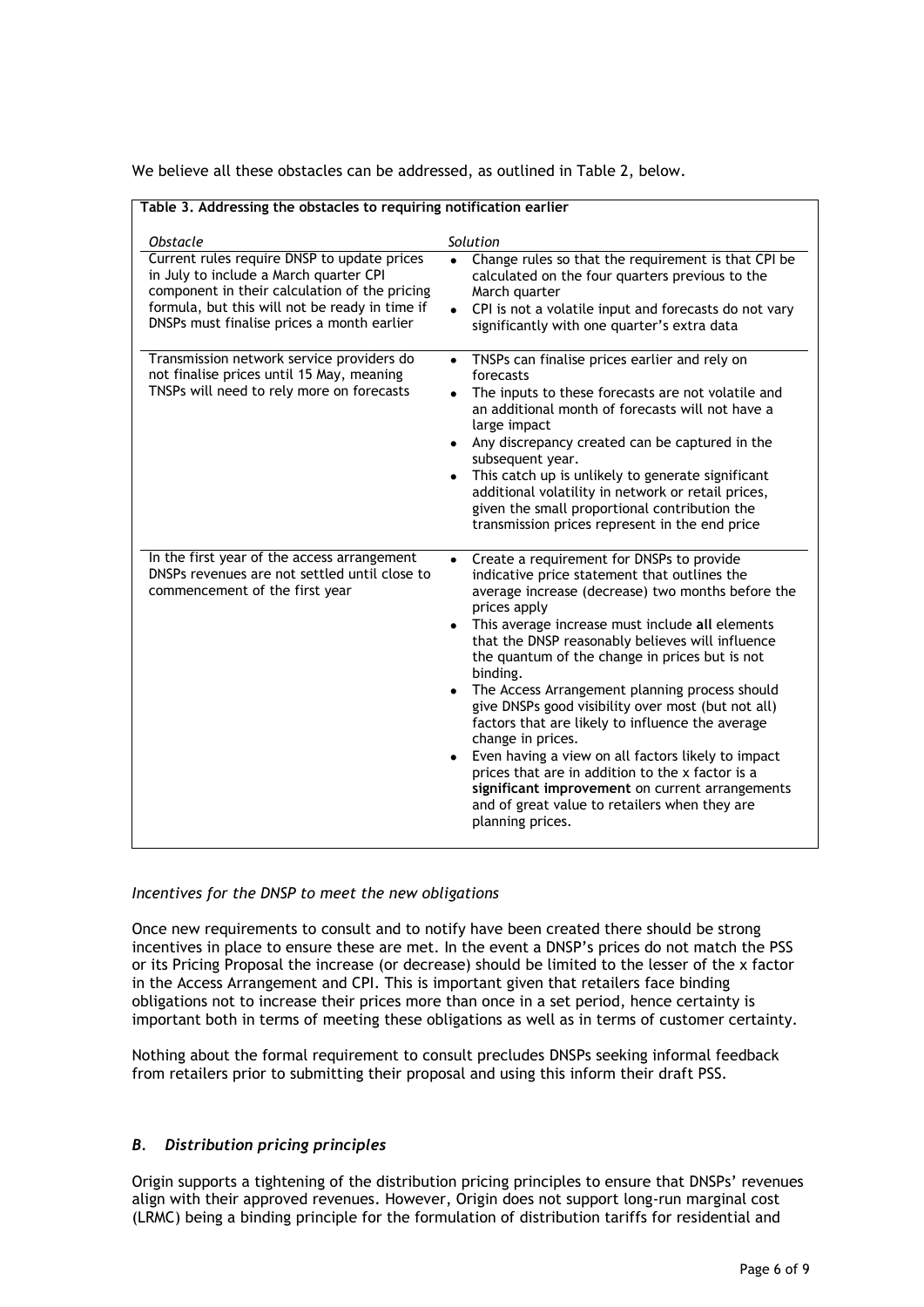small business customers. We believe the AEMC can meet the objectives of SCER for more costreflective pricing through simpler mechanisms that are more readily applied and more proportionate to the gains available from demand response from the small customer segment. It would be of concern if a binding LRMC principle was to preclude DNSPs acting in practical ways to address immediate problems of inefficient revenue recovery.

In the Power of Choice the AEMC recognised:

#### *the LRMC of the network is driven primarily by the need to augment the network to meet coincident peak demand. Efficient network prices are therefore those that encourage consumers to reduce their contribution to coincident peak demand.<sup>6</sup>*

Thus the primary objective of SCER's reform to distribution pricing principles is to encourage DNSPs to devise prices that encourage customers to reduce their contribution to peak demand. An additional objective appears to be to ensure that DNSPs prices do not allow DNSPs to recover revenue that is additional to revenues approved by the AER.

Under ideal conditions distribution prices based on LRMC would be a highly effective way to charge customers for their incremental contribution to network revenue. These conditions include that the each customer has a smart meter installed, that prices are based on latency in the customer's local network section (some form of locational marginal pricing) and that customers are charged based on the extent of their additional peak demand rather than their consumption. With highly granular LRMC prices only customers contributing to increments in peak demand would pay this component. Conversely, customers in a network area with significant latency would not pay any incremental component, and customers in network sections with minimal latency but whose increased peak demand did not coincide in time with peak demand in their network section would also make only a minimal contribution towards incremental investment. All customers would continue to pay the sunk cost of the network.

Prices under this arrangement would be highly granular and dynamic, varying by network section and time. While this system may look preferable at a theoretical level, it would be very complex and costly to implement for small customers and is some years away given existing technological and data limitations. For demand-based charging to be effective small customers would need at least two years of data to get a reasonable understanding of their average demand and to have a meaningful opportunity to respond. Demand-based charges would also be difficult to understand and would only guarantee a reduction in network expenditure relative to the base case if the demand charging was employed in coordination with prices that changed based on time of day and location in the network. If not coordinated with granular information on time and location of consumption, demand charges levied on small customers would risk penalising or rewarding customers for changes in behaviour that had no net effect on incremental network investment, leading to inefficient consumption decisions.

For a network tariff system this is costly and complex; to generate a net benefit to customers and serve the National Electricity Objectives the demand response in the small customer segment would need to be substantial. Origin doubts that small customers are willing or able to deliver savings sufficient to justify this level of complexity, since the portion of energy use that is discretionary for the average household and small business is in general small relative to total consumption. We note that there has been no cost benefit analysis provided to support the move to LRMC as a binding principle, and we doubt that it would show a positive benefits case for the small customer segment. There are mechanisms that are less costly and complex and more feasible that would still achieve the objectives of encouraging customers to use less demand at peak times and these systems could be justified based on a more realistic level of demand response. These systems are not true long-run marginal pricing but instead include proxies for the cost to network of augmentation.

The problem of cross subsidy that occurs when customers are charged based on the net-system load profile rather than their actual consumption is not new to the market. However, distortions

 $\overline{a}$ 

 $<sup>6</sup>$  Australian Energy Markets Commission, "Power of choice review - giving consumers options in the way</sup> they use electricity, Final Report", 30 November 2012, p.185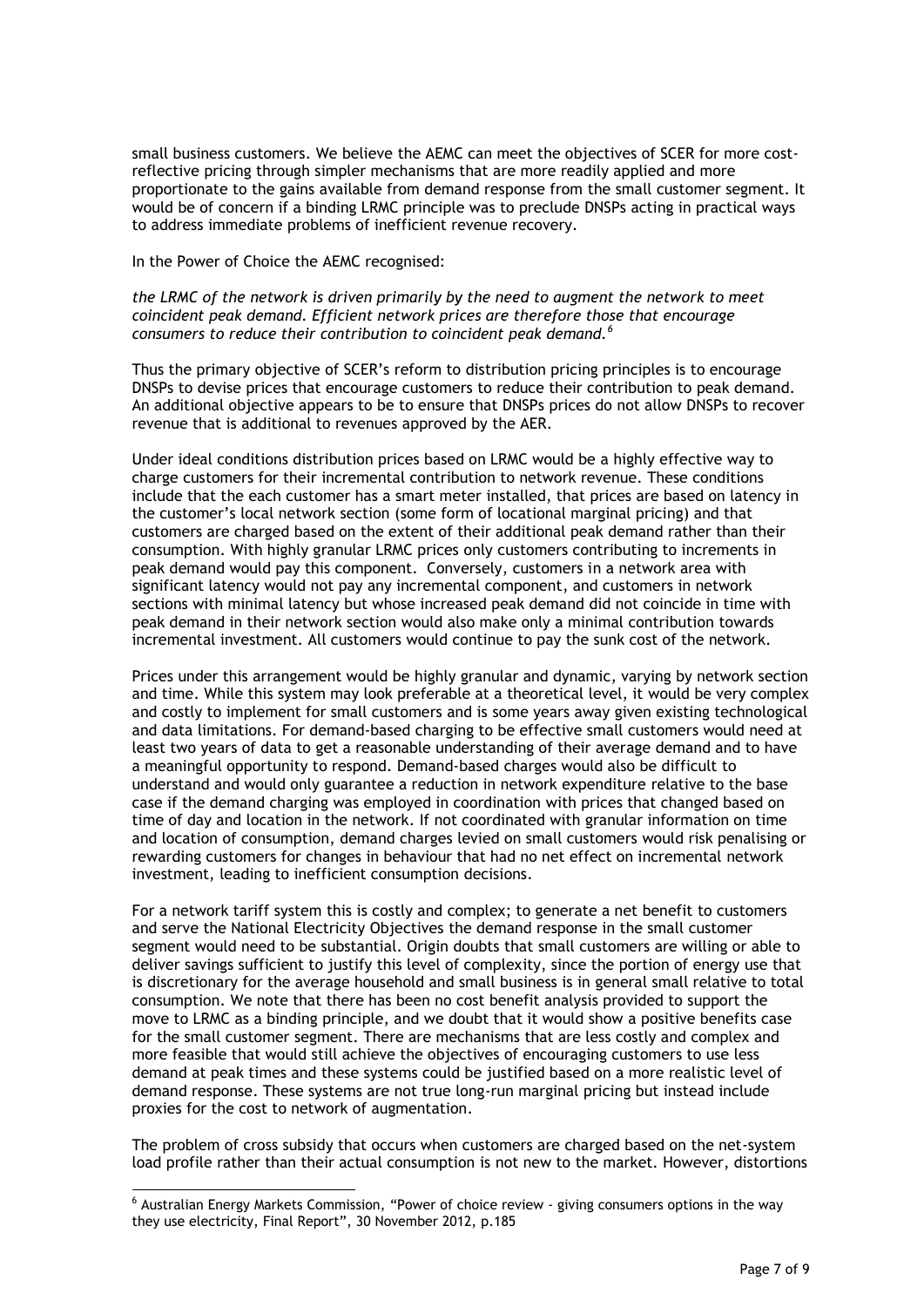are growing in significance as solar photovoltaic systems, air conditioners and various energy efficiency polices have led a greater divergence between peak demand and consumption for a subset of customers. Customers with peaky load are not making a proportionate contribution to network investment and this problem is becoming more acute for the remaining portion of customers with flatter loads. Origin believes that the way to address this in a timely and less costly fashion is:

- to require DNSPs to offer a time-of-use tariff on all network segments where smart meters are installed, to reflect the times when peak demand is most likely to occur and send signals to customers about consuming efficiently, and
- to require DNSPs to establish a path towards shifting revenue from the variable to the fixed component, to address the underfunding of the network by peaky customers with falling consumption.

Increasing the fixed component will have a disproportionate effect on customers who consume less. There are a variety of options to address this such as a tiered approach. Currently, revenue recovery is heavily weighted to the volume component so there is scope to move some customers more than others. While around half of the costs of a DNSP stem from return on investment (which is a sunk, fixed cost) less than twenty percent is typically recovered from the fixed component.

Retailers will then have an incentive to market time-of-use rates and the decision to move customers onto these be subject to negotiation between the retailer and the customer, unless the customer's circumstances otherwise require this. Origin supports the rollout of smart meters occurring as part of commercial roll out with a well-defined benefit case. A portion of customers will choose to remain on flat rates until most of the market has moved and DNSPs will need flexibility to increase the volumetric rate, to reflect the change in net system load profile as customers with flatter load peel off.

We recognise that these measures are not as precise as a theoretically ideal LRMC-based model, but they are more feasible and, in the case of the increased fixed rate, can be applied in the short term with no technological changes required. They also do not require a complex array of tariffs and are easier for customers to understand. Increasing the fixed charge is unlikely to distort customers' consumption decisions in the way that demand charges could for no net benefit, since as the AEMC has observed an increased fixed rate is largely efficient from a Ramsey pricing point of view, assuming that all customers wish to remain connected to the network. Customers will benefit from lower volumetric rates than would otherwise be the case. To the extent customers face increased hardship as a result of these changes this can be addressed via separate and transparent government concessions.

Stipulating a binding constraint that LRMC must be the basis for setting prices could perversely impede DNSPs from adopting measures like an increased fixed charge to address pressing concerns that stem from changes in consumption patterns. Furthermore, in the absence of significant changes in technology with respect to metering and locational marginal pricing, the adherence to a binding LRMC principle will be at the level of principle only in many cases, which is largely how the LRMC features in the current rules in any event.

In addition to the two changes outlined above, we believe that the pricing principles could be tightened to reduce perverse incentives to set prices that recover revenue above efficient levels. Specifically:

- Clause 6.18.15(a) of the NER requires that networks show that expected revenue lies between the "stand alone" and "avoidable cost". These are economic concepts that would never be breached in the course of normal business. This concept places no practical limits on a distribution network's revenue as proposed in its price proposal.
- Side constraints: the side constraint is applied to a tariff class (a group of tariff lines) and is less binding on individual tariff lines when each class represents a larger pool of revenue. A tariff that is an outlier in a large class can be increased significantly above the average for that class. Thus, having fewer and larger tariff classes minimises the impact of the two percent constraint. The rules give distribution networks too much discretion to allocate tariffs and customers to tariff classes and thereby to maximise the size of each class. The rules should require that a customer be assigned to a tariff class